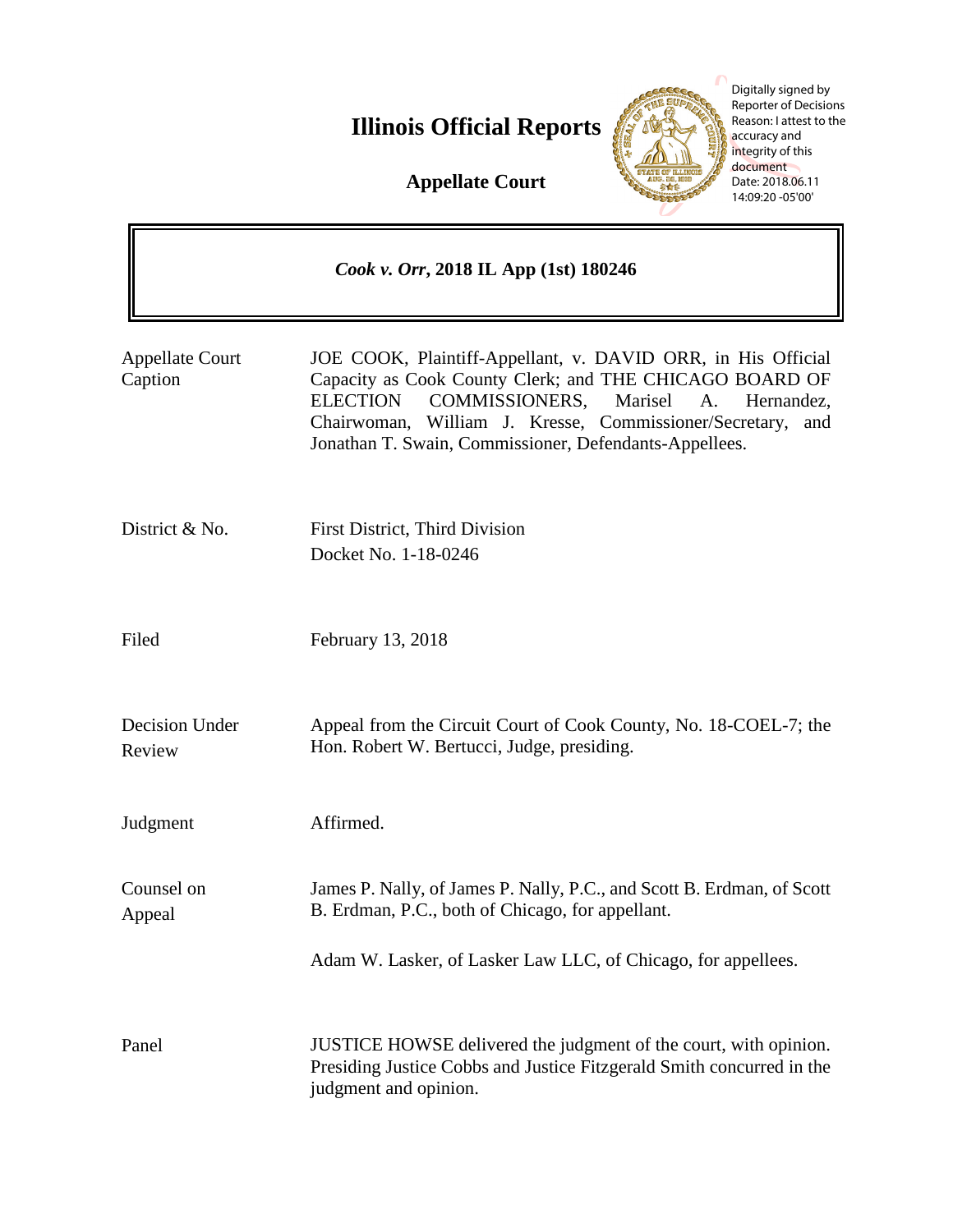### **OPINION**

¶ 1 The plaintiff in this case sought to become a write-in candidate for the office of commissioner of the Metropolitan Water Reclamation District of Greater Chicago in the Democratic primary election on March 20, 2018. Under section 17-16.1 of the Election Code, before an election authority is permitted to count a write-in vote, the candidate must file a notarized declaration of intent to become a write-in candidate with the proper "election authority or authorities." 10 ILCS 5/17-16.1 (West 2016). The Cook County Clerk and the Chicago Board of Election Commissioners are both election authorities for the Democratic primary election for the office of commissioner of the Metropolitan Water Reclamation District of Greater Chicago. The plaintiff filed a notarized declaration of intent to become a write-in candidate with the county clerk but did not file a declaration with the Chicago Board of Election Commissioners. The plaintiff was subsequently notified by the Chicago Board of Election Commissioners that they would not count his write-in votes because the board did not receive a notarized declaration of intent from the plaintiff. The plaintiff filed a complaint for a writ of *mandamus* and for a declaratory judgment alleging he complied with section 17-16.1 of the Election Code when he filed a declaration with the county clerk. The circuit court of Cook County denied the plaintiff's complaint.

¶ 2 The issue presented in this appeal is whether a write-in candidate may serve a declaration of intent to become a write-in candidate with one of two existing election authorities for the election in which he seeks to become a candidate and have his write-in votes in that election counted by the election authority that was not served with a declaration of intent. We find that under Illinois law the Chicago Board of Election Commissioners is an election authority for the plaintiff's election and the board had to be served with the plaintiff's declaration of intent to become a write-in candidate before the board could lawfully count his write-in votes. Serving the county clerk was not sufficient; therefore, we affirm the judgment of the circuit court denying the plaintiff's complaint.

## ¶ 3 BACKGROUND

¶ 4 Plaintiff, Joe Cook, filed an amended complaint for declaratory judgment and writ of *mandamus* against defendants, David Orr, in his official capacity as clerk of Cook County, and the Chicago Board of Election Commissioners (Board), seeking a declaration he properly filed a declaration of intent to be a write-in candidate for the office of commissioner of the Metropolitan Water Reclamation District of Greater Chicago (MWRD) at the March 20, 2018 primary election (primary election) and a writ of *mandamus* to the Board directing it to count all write-in votes for plaintiff in the primary election. Following a hearing, the circuit court of Cook County denied plaintiff's complaint for declaratory judgment and writ of *mandamus*. For the following reasons, we affirm. The following is taken from plaintiff's amended complaint.

¶ 5 On January 12, 2018, plaintiff, who is registered to vote in Chicago, filed a document titled "Declaration of Intent To Be a Write-In Candidate" with defendant Orr, in his official capacity as clerk of Cook County (Clerk). The document, which is attached as an exhibit to plaintiff's amended complaint, lists the office for which plaintiff sought to be a write-in candidate. At the bottom of the form is a box containing the following text: "An original Declaration of Intent must be filed with *each* election authority [county clerk(s) or board(s) of election commissioners in the territory] not later than 61 days before the election." (Emphasis in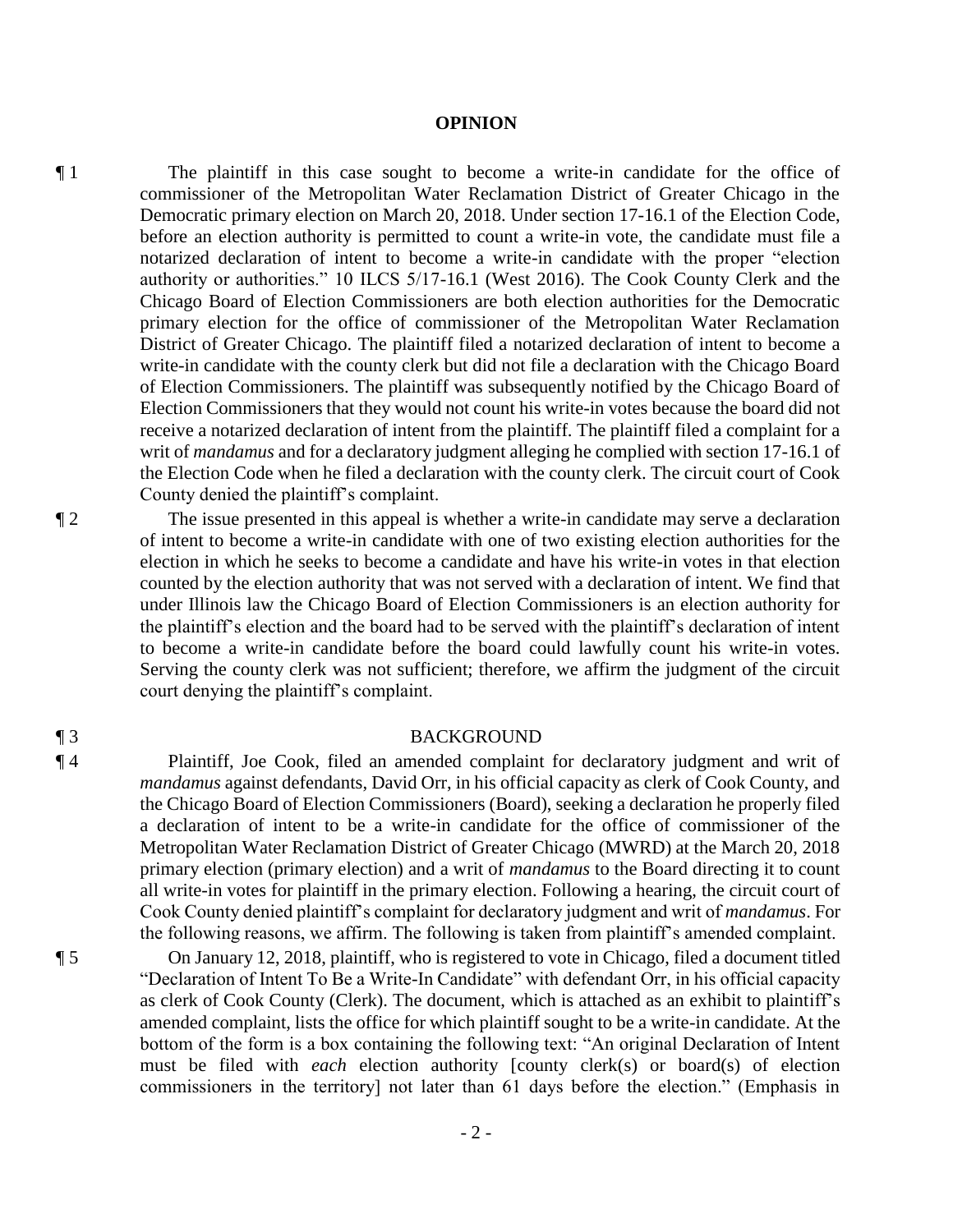original.) On January 19, 2018, the general counsel for the Board sent an e-mail to multiple parties discussing the laws governing the filing of declarations of intent to be a write-in candidate. Plaintiff alleges the e-mail followed a telephone conversation during which the Board's position that no write-in votes would be counted for any candidate who failed to file a notarized declaration of intent with the Board was discussed. The e-mail, which is also attached to plaintiff's amended complaint, is dated January 19, 2018, and states, in pertinent part, as follows:

 $* * *$ 

"Section 7-5(b) of the Illinois Election Code required the declaration to be filed with the 'local election official' in the same office in which the nomination papers for the office were to be filed (for MWRD candidates, this means the Cook County clerk's office)

Section 17-16.1 of the Election Code mandates that write-in votes shall not be counted by any 'election authority or authorities' unless they have received a timely filed declaration of intent from the candidate. Thus, for MWRD offices, this requires write-ins to file with both of the proper election authorities, which are the Cook County Clerk's office and the Chicago Board of Election Commissioners \*\*\*." (Emphases omitted.)

The e-mail also references this court's decision in *Lewis v. Orr*, 2013 IL App (1st) 130357, ¶ 9, where this court wrote "construing sections 7-5(d) and 17-16.1 together, we must conclude that a primary need only be held when a write-in candidate files the proper paperwork with both the relevant election authority and election official."

¶ 6 On January 22, 2018, plaintiff filed his original complaint for declaratory judgment and writ of *mandamus* and an emergency motion for expedited consideration of the complaint. On January 24, 2018, plaintiff filed an amended complaint. Plaintiff's amended complaint alleges he satisfied the requirements of section 7-5(b) of the Election Code (10 ILCS 5/7-5(b) (West 2016)) by filing his declaration with the Clerk, who is the "local election official." Plaintiff further alleged he satisfied the requirements of section 17-16.1 of the Election Code (*id.* § 17-16.1) by filing his declaration with the Clerk, who is the "election authority" "for a county-wide office." Plaintiff's complaint asserts "[t]he Cook County Clerk is the 'election official' and the 'election authority' for county-wide offices in the County of Cook." Plaintiff argued the general counsel relied on the language "election authority or authorities" in section 17-16.1 for his conclusion and responded "[t]here are, in fact, offices which would require a candidate to file his declaration with multiple election authorities." Plaintiff cited as an example an office that straddles multiple counties and stated "[a] write-in candidate for that office would need to file a declaration with the county clerk of each of those counties as they would be the election authority for counting votes for that office." Plaintiff argued the Election Code does not grant the Board "the authority to deny a candidate ballot access for a county wide office." Rather, the Clerk is "*the* election authority" for candidates for county-wide offices in Cook County.

¶ 7 On January 24, 2018, the trial court granted plaintiff's emergency motion for expedited consideration of his complaint, entered a briefing schedule for plaintiff to file a memorandum in support of his complaint and for defendants to respond, and set January 31, 2018, as the date for hearing. On January 26, 2018, plaintiff served the court and defendants with his memorandum in support of plaintiff's amended complaint for declaratory judgment and writ of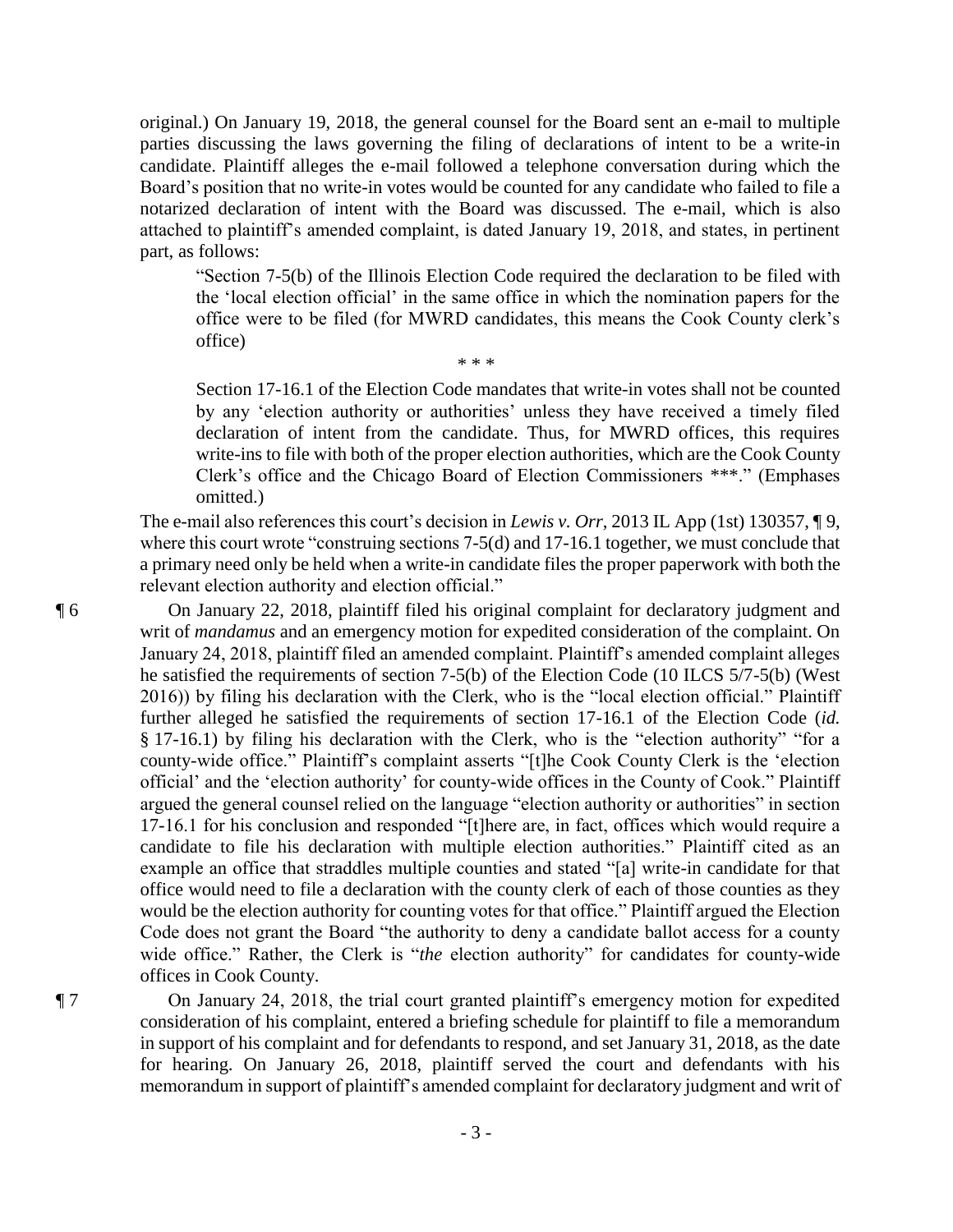*mandamus*. On January 29, 2018, defendant Board of Elections served plaintiff, the court, and the other defendants with their memorandum in opposition to the amended complaint.

¶ 8 The Board's memorandum begins by stating that pursuant to section 17-16.1 of the Election Code, "no election authority is authorized to count votes for any write-in candidate unless that candidate has timely filed a notarized declaration of intent to be a write-in candidate with that election authority." The Board's memorandum argued the Clerk and the Board are election authorities "for two entirely different statutory 'election jurisdictions.' " Specifically, under section 1-3(9) of the Election Code (*id.* § 1-3(9)), the Board is the election authority within the corporate limits of the City of Chicago, and the Clerk is the election authority for the territory in Cook County that lies outside of Chicago (suburban Cook County). The Board argued the election district for MWRD commissioner overlaps two different election jurisdictions governed by two different election authorities (the Board for the City of Chicago and the Clerk for suburban Cook County), and the Election Code requires a write-in candidate to file a declaration with both. Therefore, the Board argued, it is not authorized to count any of plaintiff's write-in votes in the City of Chicago; thus, plaintiff has no legal right to the relief he seeks and the Board has no clear legal duty to comply with the requested writ.

¶ 9 Following a hearing, the trial court entered a written order denying plaintiff's requested relief. This appeal followed.

### ¶ 10 ANALYSIS

¶ 11 Plaintiff's amended complaint sought a declaratory judgment and writ of *mandamus*. "The court may, in cases of actual controversy, make binding declarations of rights, having the force of final judgments, whether or not any consequential relief is or could be claimed, including the determination, at the instance of anyone interested in the controversy, of the construction of any statute." 735 ILCS 5/2-701 (West 2016). "*Mandamus* is an extraordinary remedy to enforce, as a matter of right, the performance of official duties by a public officer where no exercise of discretion on his part is involved. [Citation.] To be entitled to a writ of *mandamus*, a party must establish a clear right to relief, a clear duty of the public official to act, and a clear authority in the public official to comply with the writ. [Citation.]" (Internal quotation marks omitted.) *Burris v. White*, 232 Ill. 2d 1, 7 (2009). In this case, the material facts are not in dispute, and this appeal raises a pure question of statutory construction. Therefore, our standard of review is *de novo*. *People ex rel. Birkett v. Jorgensen*, 216 Ill. 2d 358, 363 (2005) ("This case involves a pure question of statutory construction. Accordingly, our review of the issues is *de novo*. [Citation.]"). "Our highest priority is to ascertain and give effect to the legislature's intent, of which the best indicator is the statutory language, given its plain and ordinary meaning. [Citation.] When the language is clear and unambiguous, we need not resort to further aids of statutory construction, although we do always presume that the legislature did not intend an absurd, inconvenient, or unjust result." *Id.* The relevant sections of the Election Code for purposes of the issue of statutory construction raised by this appeal are sections 7-5 and 7-16.1 (10 ILCS 5/7-5, 7-16.1 (West 2016)).

¶ 12 "Section 7-5 governs when primary elections must be held. Under section 7-5(b), no primary election for a political party's nominee is required if the nomination is uncontested. A primary is required, however, if a write-in candidate enters the election." *Lewis*, 2013 IL App (1st) 130357, ¶ 7. Section 7-5 sets out the procedure an intended write-in candidate must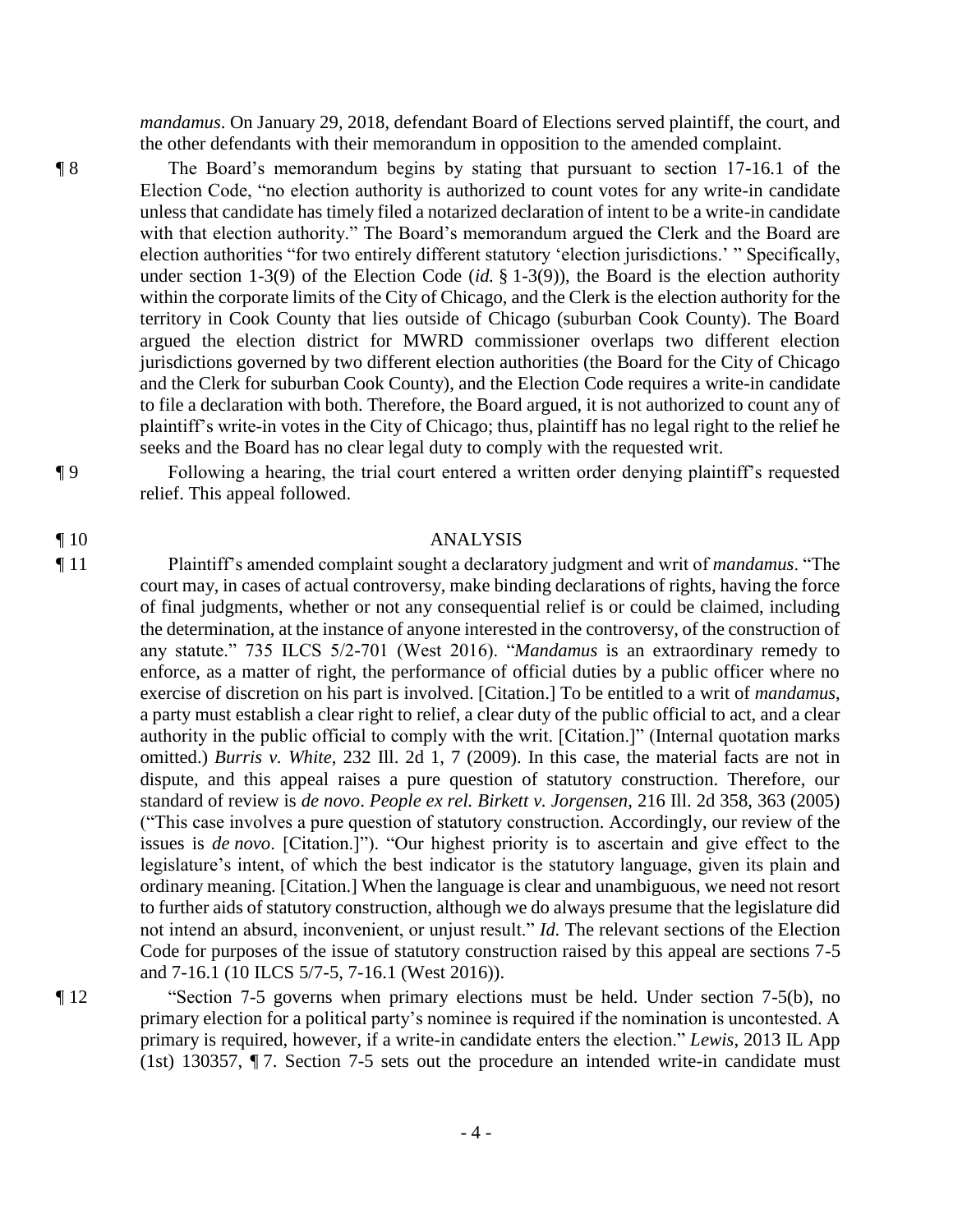follow to trigger a primary where a nomination is uncontested and provides, in pertinent part, as follows:

"[W]henever a person who has not timely filed valid nomination papers and who intends to become a write-in candidate for a political party's nomination for any office for which the nomination is uncontested files a written statement or notice of that intent with the State Board of Elections or the local election official with whom nomination papers for such office are filed, a primary ballot shall be prepared and a primary shall be held for that office." *Id.* § 7-5(d).

Plaintiff argues he complied with the requirements of section 7-5(d) by filing his declaration of intent to become a write-in candidate for the office of commissioner of the MWRD with the "local election official,"  $1$  which he states in this instance is the Clerk because nomination papers for the office of commissioner of the MWRD are filed with the Clerk. Section 7-12 of the Election Code states "[w]here the nomination is to be made for a county office \*\*\* then such petition shall be filed in the office of the county clerk." *Id.* § 7-12(2).<sup>2</sup> The Board did not dispute the fact plaintiff complied with section 7-5 of the Election Code by filing his declaration of intent to become a write-in candidate with the Clerk and that plaintiff's filing would be sufficient to trigger a primary election in an uncontested election. Instead, the Board argued that plaintiff failed to comply with the requirements of section 17-16.1 of the Election Code, which provides the requirements that must be met for write-in votes to be counted. The Board argued what "is truly at issue between the parties is the proper statutory interpretation of Section 17-16.1 of the Election Code."

 $\overline{a}$ 

¶ 13 Section 17-16.1 of the Election Code reads, in pertinent part, as follows:

"Write-in votes shall be counted only for persons who have filed notarized declarations of intent to be write-in candidates with the proper election authority or authorities not later than 61 days prior to the election." *Id.* § 17-16.1.

Section 17-16.1 of the Election Code is contained in article 17 of the statute, which governs the conduct of elections and making returns. Also applicable is article 18 of the Election Code, which governs the conduct of elections and making returns in municipalities under the jurisdiction of a board of election commissioners. Article 18 contains section 18-9.1, which similarly provides that "[w]rite-in votes shall be counted only for persons who have filed notarized declarations of intent to be write-in candidates with the proper election authority or authorities not later than 61 days prior to the election." *Id.* § 18-9.1. Section 1-3(8) defines "election authority" as "a county clerk or a Board of Election Commissioners." *Id.* § 1-3(8).

¶ 14 Plaintiff first argues that the Board erroneously based its determination he had to file his declaration with it on this court's decision in *Lewi*s. In *Lewis*, the court framed the question as "whether a write-in candidate for an uncontested primary election must file a declaration of candidacy with both the election official and the election authority, or whether it is sufficient to file a declaration with only the election official." *Lewis*, 2013 IL App (1st) 130357, ¶ 1. In that case, the candidate complied with section 7-5 of the Election Code when she filed a declaration of intent to be a write-in candidate with the clerk of the Village of Broadview, the local election

<sup>&</sup>lt;sup>1</sup> Section 1-3 defines "local election official" as "the clerk or secretary of a unit of local government." 10 ILCS 5/1-3(10) (West 2016).

<sup>&</sup>lt;sup>2</sup>See also Chicago Board of Election Commissioners, 2018 Election Calendar (Apr. 25, 2017), https://app.chicagoelections.com/documents/general/P2018-G2018-Election-Calendar-E.pdf.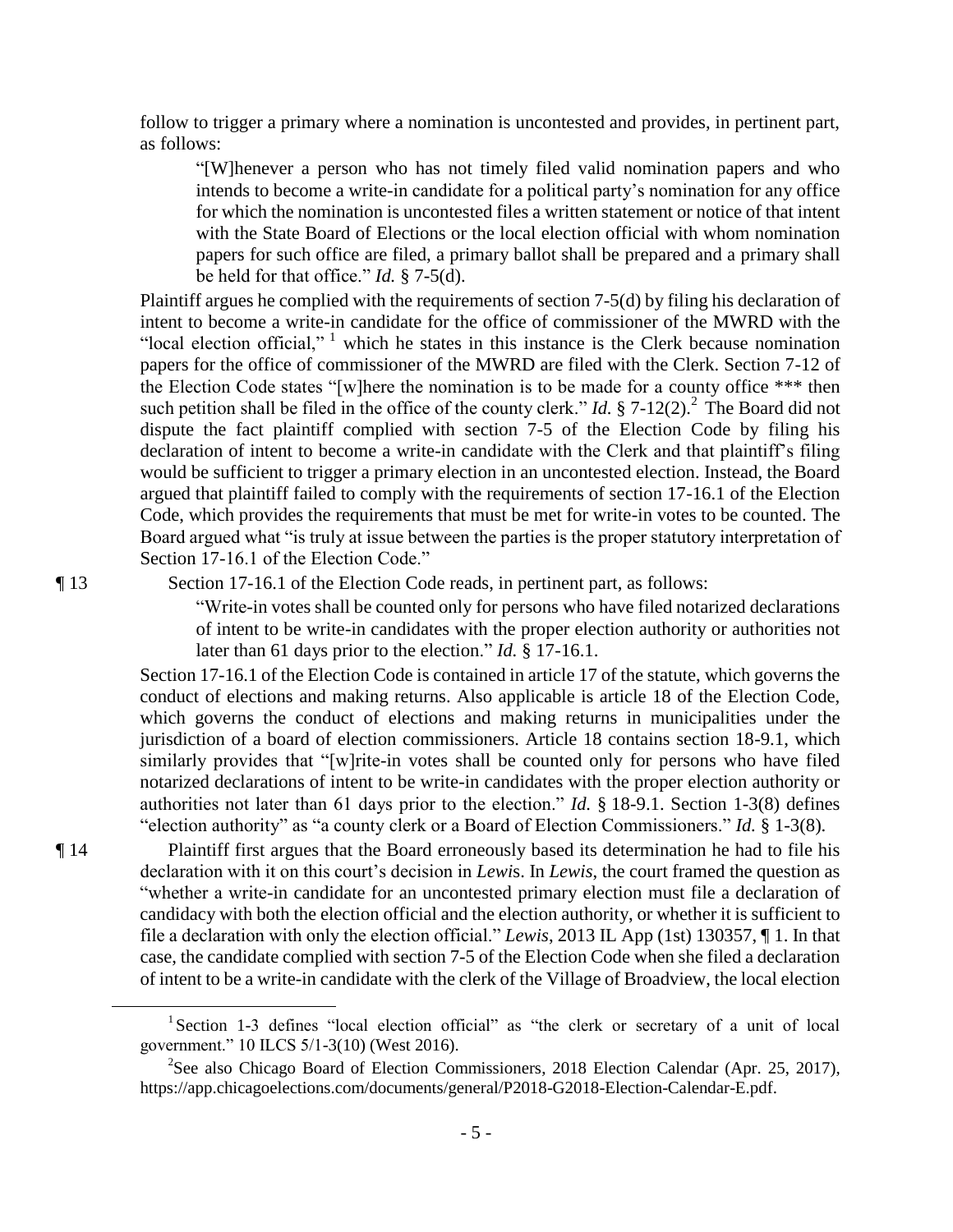official. *Id. ¶* 7. However, the intended write-in candidate did not comply with section 17-16.1 of the Election Code by failing to file a notarized declaration of intent with the election authority (which in that case was the Clerk). *Id.* ¶¶ 6-8. These facts gave rise to a scenario which, under a plain reading of the statute, would require a primary election to be held because the candidate satisfied the requirements of section 7-5(d) by filing a declaration with the local election official, but any votes cast for the candidate could not be counted because the candidate did not satisfy the requirements of section 17-16.1 by failing to file a notarized declaration of intent to be a write-in candidate with the election authority or authorities. *Id.* ¶ 9. But the *Lewis* court noted that such a result would be absurd, and "the rules of statutory construction prohibit us from reading the Election Code in a way that would produce 'absurd, inconvenient, or unjust results.' [Citation.]" *Id.* This court held that "[i]nstead, construing sections 7-5(d) and 17-16.1 together, we must conclude that a primary need only be held when a write-in candidate files the proper paperwork with both the relevant election authority and election official." *Id.* This court denied the candidate's request for *mandamus* to order the Clerk to hold a primary election because the plaintiff could not "establish that [the] defendant has a clear duty to hold an election because, under our reading of the Election Code, he is only required to hold a primary when a write-in candidate files the appropriate paperwork with both the election authority and election official. Because [the] plaintiff only filed her nominating papers with the village clerk, she has not complied with the statute and [the] defendant is therefore not required to hold a primary." *Id.* ¶ 10.

¶ 15 In this case, plaintiff argues *Lewis* in inapposite because, in *Lewis*, the local election official (the village clerk for the office of village president) and the election authority (the Clerk) were distinct entities; whereas, here, there is "a 'unity' of election official and election authority." The record shows that in plaintiff's election there are two separate election authorities that run elections and count the votes in county-wide elections held in Cook County—the Board is the election authority that counts the votes of those voters residing inside Chicago, and the Clerk is the election authority for areas outside Chicago. This case presents the question of whether an intended write-in candidate satisfies the requirements of section 17-16.1 of the Election Code when he files a notarized declaration of intent with only one of two election authorities. We construe plaintiff's position not to refute the central holding of *Lewis*—that he was required to file a declaration with the local election official *and* the election authority—but rather to be that he satisfied the requirements of the statute when he filed with the Clerk alone, as local election official and election authority, rather than the two existing authorities. Plaintiff argues the attorney for the Board improperly relied on the "authority or authorities" language in section 17-16.1, which states that votes "shall be counted only for persons who have filed notarized declarations of intent to be write-in candidates with the proper election *authority or authorities*." (Emphasis added.) 10 ILCS 5/17-16.1 (West 2016). With regard to the possibility there may be multiple election "authorities" for an election, plaintiff concedes the Board's argument in the court below that for electoral units that overlap the city and the county, or the city and multiple counties, the election authorities could be both the Board and the clerks of the counties in question. Nonetheless, that fact, plaintiff argues, does not aid the Board because in those instances, "[t]here is no unity as we have here in the county-wide office of Commissioner of the MWRD." (Emphasis omitted.)

¶ 16 In support of his argument that the local election official and the election authority are unified in the Clerk for this particular county office, plaintiff first argues "nowhere in the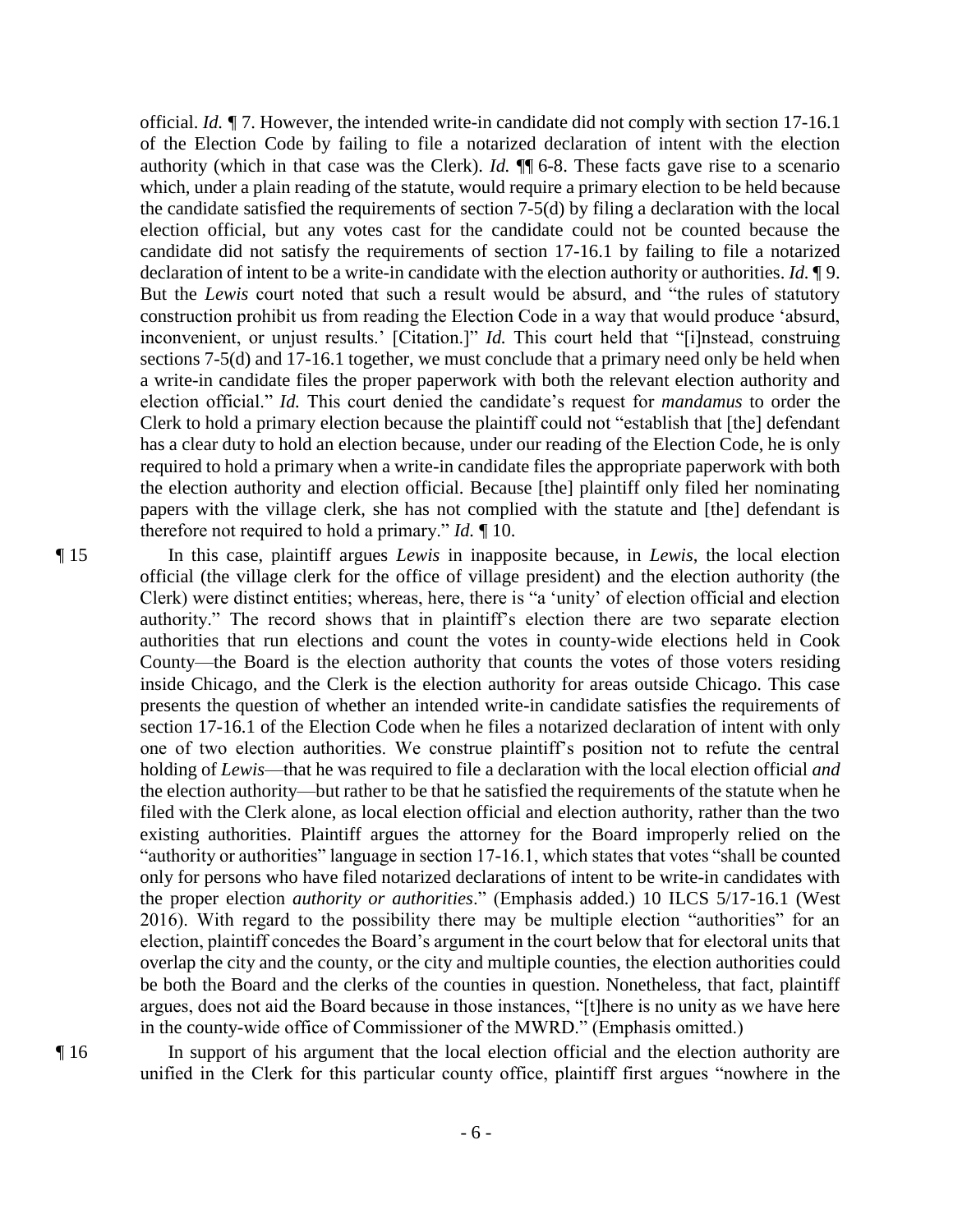[Election] Code are the duties of a county clerk as the election authority for the county ever transferred to a city board of elections." That is incorrect. In every city adopting article 6 of the Election Code "there shall be created a board of election commissioners, which shall be composed of 3 members, each of whom shall be designated as an election commissioner, and shall be appointed by the circuit court in the county in which such city \*\*\* shall be located." *Id.* § 6-21. The board of commissioners is required to "secure and open an office" and keep "ordinary business hours." *Id.* § 6-24. The Election Code provides that "[u]pon the opening of such office the county clerk of the county in which such city \*\*\* is situated shall, upon demand, turn over to such board all registry books, registration record cards, poll books, tally sheets and ballot boxes heretofore used and all other books, forms, blanks and stationary of every description in his hands in any way relating to elections or the holding of elections within such city." *Id.* Section 6-26 of the Election Code reads as follows:

"The board of election commissioners shall make all necessary rules and regulations, not inconsistent with this Article 6 and Articles 14 and 18 of this Act, with reference to the registration of voters and the conduct of elections. The board of election commissioners shall, except as otherwise provided in this Section, have charge of and make provisions for all elections, general, special, local, municipal, state and county, and all others of every description to be held in such city or any part thereof, at any time, or in such village or incorporated town, as the case may be. The board of election commissioners shall not have charge of elections for local school councils established pursuant to Article 34 of The School Code." *Id.* § 6-26.

Moreover, section 7-62 of the Election Code states:

"In cities having a board of election commissioners, the duties herein imposed upon the county, city, incorporated town or village clerk, as the case may be, shall be discharged by the board of election commissioners in the same manner, as near as may be, and to the same extent and with like effect that the similar duties imposed by this Article are discharged by the county, city, incorporated town or village clerk, as the case may be; and the ballots for the nomination of all candidates to be voted for in such city shall be printed by the board of election commissioners and the returns of the primary held in such city shall be made to such board of election commissioners." *Id.* § 7-62.

Thus, contrary to plaintiff's assertion, the duties of the clerk of the county as election authority, for a county which has a city that has a municipal board of election commissioners (including the City of Chicago), are expressly transferred to the municipal board of election commissioners for all elections in that city by statute.

¶ 17 Next, plaintiff argues "there is no provision of the statute that requires or allows candidates to file nomination papers with the Chicago Board of Election Commissioners for a countywide office." That point is inapposite. The Board's own election calendar states that nominating petitions for candidates for commissioner of the MWRD are to be filed in the Clerk's office. The Board does not dispute plaintiff's compliance with section 7-5(d) of the Election Code, which requires a notice of intent to become a write-in candidate to be filed with the local election official "with whom nomination papers for such office are filed." *Id.* § 7-5(d). Rather, the Board stated, and we agree, the issue in this case is whether plaintiff complied with section 17-16.1 of the Election Code when he filed his declaration with one authority rather than both authorities.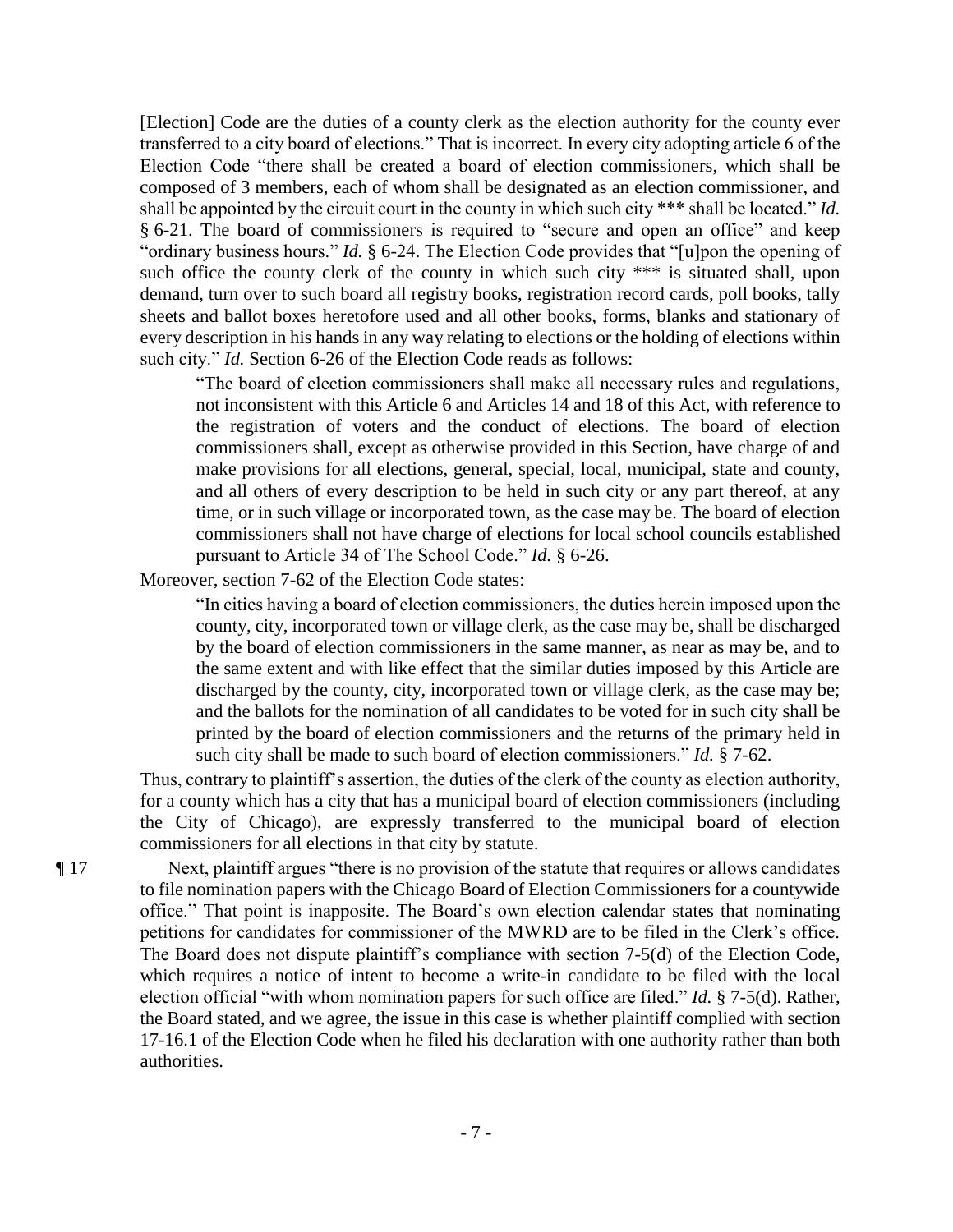¶ 18 In further support of his argument the Clerk is the only election authority for the election of a commissioner of the MWRD (and presumably, the Board is not an election authority for that office), plaintiff argues the Clerk "certifies the candidates to the ballot for the office of Commissioner of the MWRD." Plaintiff cited an example of an office whose jurisdiction "straddles the City of Chicago, Cook County and DuPage County" and admitted that for such office "the election authorities would be the Chicago Board, and the Clerks of \*\*\* DuPage and Cook Counties." Plaintiff argued this case is different because there is unity of election authority and election official for "the county-wide office of Commissioner of the MWRD." The only basis plaintiff offered for claiming the former office is different from the office of commissioner of the MWRD, such that "unity" allegedly exists, is plaintiff's claim "[a] county-wide candidate is certified by the county clerk as the election authority for that entire county, for purposes of countywide offices." The Board argued in the court below that "[n]o election authority certifies a *write-in* candidate to the ballot." (Emphasis added.) The provision in the Election Code on which plaintiff relies for that position, section 7-14, refers to nominating petitions, not write-in candidacies. Section 7-14 of the Election Code which reads, in pertinent part, as follows:

> "Not less than 62 days before the date of the general primary, each county clerk shall certify the names of all candidates whose nomination papers have been filed with such clerk and declare that the names of such candidates for the respective offices shall be placed upon the official ballot for the general primary in the order in which such nomination papers were filed with the clerk, or as determined by lot, or as otherwise specified by statute. Each county clerk shall place a copy of the certification on file in his or her office and at the same time issue to the board of election commissioners a copy of the certification that has been filed in the county clerk's office, together with a copy of the certification that has been issued to the clerk by the State Board of Elections, with directions to the board of election commissioners to place upon the official ballot for the general primary in that election jurisdiction the names of all candidates that are listed on such certification in the same manner and in the same order as shown upon such certifications." *Id.* § 7-14.

¶ 19 Plaintiff contends section 7-14 "establishes a relationship between County Clerks and boards of election commissioners in which the county clerks notify the boards of election commissioners of candidates who are certified. Not the other way around. The county clerks of Illinois have not been stripped of their 'election authority' in favor of any board of election commissioners." Section 6-26 of the Election Code establishes that the Board is the election authority for elections to be held in the City of Chicago. Plaintiff admitted that where an elected office "straddles the City of Chicago" and Cook County, the election authorities would be the Board and the Clerk, and we agree. Plaintiff makes several references to the "county-wide" office of commissioner of the MWRD. However, plaintiff does not argue that the office for which he sought to become a write-in candidate does not encompass areas of both the City of Chicago and suburban Cook County. In this appeal plaintiff admitted the opposite, stating "the office in question \*\*\* encompasses both the city of Chicago and suburban Cook County." The fact the Clerk "certif[ies] the names of all candidates whose *nomination papers* have been filed with such clerk and declare[s] that the names of such candidates for the respective offices shall be placed upon the official ballot for the general primary" (emphasis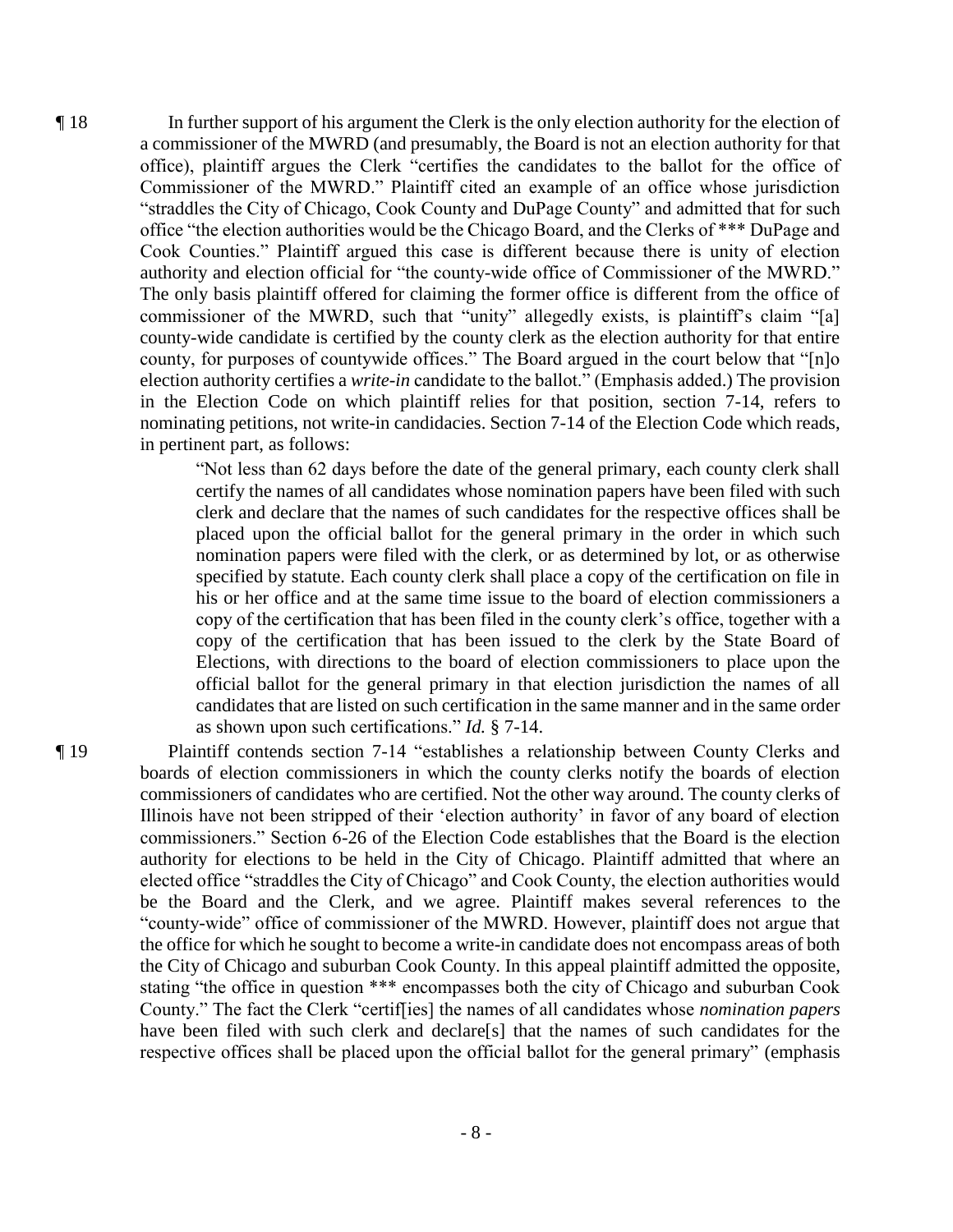added) does not change the fact the Board is the election authority for elections in the City of Chicago. See *id.* § 6-26.

- ¶ 20 In fact, section 7-14 bolsters that conclusion because the "certification" required by section 7-14 is then transmitted to the Board for the *Board* to place those candidates on the ballot "for the general primary in that election jurisdiction." *Id.* § 7-14. Additional support for concluding the Board is the election authority for elections in Chicago, and that plaintiff was required to file his declaration of intent with the Board, is found in sections 17-16.1 and 18-9.1, which both require an election authority that receives a notarized declaration of intent to be a write-in candidate to "deliver a list of all persons who have filed such declarations to the election judges in the appropriate precincts prior to the election." *Id.* §§ 17-16.1, 18-9.1. Nowhere does the Election Code state one election authority (*e.g.*, the Clerk), must notify another election authority (*e.g.*, the City of Chicago), that it received a declaration of intent; nor is the Clerk statutorily authorized to notify Chicago election judges about write-in candidates. Regardless, section 7-14 addresses candidates for office who file nominating petitions with the Clerk, and we are here dealing with an elector seeking to become a write-in candidate. Section 17-16.1 is concerned only with counting write-in votes, not nomination petitions. We find no reason why one office which encompasses regions governed by different election authorities should be treated any differently from any other office for purposes of section 17-16.1. Plaintiff's argument that the Clerk is the (only) election authority for an election of commissioner of the MWRD to be held in the City of Chicago, and thus "one filing satisfies all legal requirements," fails.
- ¶ 21 Alternatively, plaintiff argues section 17-16.1 of the Election Code is written in the disjunctive and, therefore, the statute only required him to "file with at least one election authority." In other words, plaintiff's argument is that if a candidate files a notarized notice of intent to become a write-in candidate with either "the proper election authority" (*e.g.*, the Clerk) or with "authorities" (*e.g.*, the Clerk and the Board) he has complied with the requirements of the statute. The Board argues sections 17-16.1 and 18-9.1 "unambiguously require all write-in candidates to file declarations of intent with *every* 'proper election authority or authorities' within the district in which they are seeking elective office." (Emphasis added.)
- ¶ 22 "The word 'or' is disjunctive. [Citation.] Disjunctive connotes two different alternatives. [Citation.] Thus, '[a]s used in its ordinary sense, the word "or" marks an alternative indicating the various parts of the sentence which it connects are to be taken separately.' [Citation.]" *Goldberg v. Brooks*, 409 Ill. App. 3d 106, 111 (2011). The flaw in plaintiff's argument is the implicit suggestion that in this instance plaintiff gets to pick which alternative suits him. There is nothing to suggest that was the legislature's intent, and "[l]egislative intent remains the paramount consideration: 'Traditional rules of statutory construction are merely aids in determining legislative intent, and these rules must yield to such intent.' [Citation.] In this regard, we may properly consider the purpose of the statutes, the problems that they target, and the goals that they seek to achieve. [Citation.]" *Moore v. Green*, 219 Ill. 2d 470, 479-80 (2006). The legislature's intent in section 17-16.1 was for write-in candidates to file their notice of intent with the election authority, if there is only one election authority for the election in which a write-in candidacy is sought, or with each of the election authorities for the election at issue if there is more than one, so they are on notice to look for write-in votes. (Plaintiff's construction begs the question of whether a write-in candidate choosing to notify "authorities"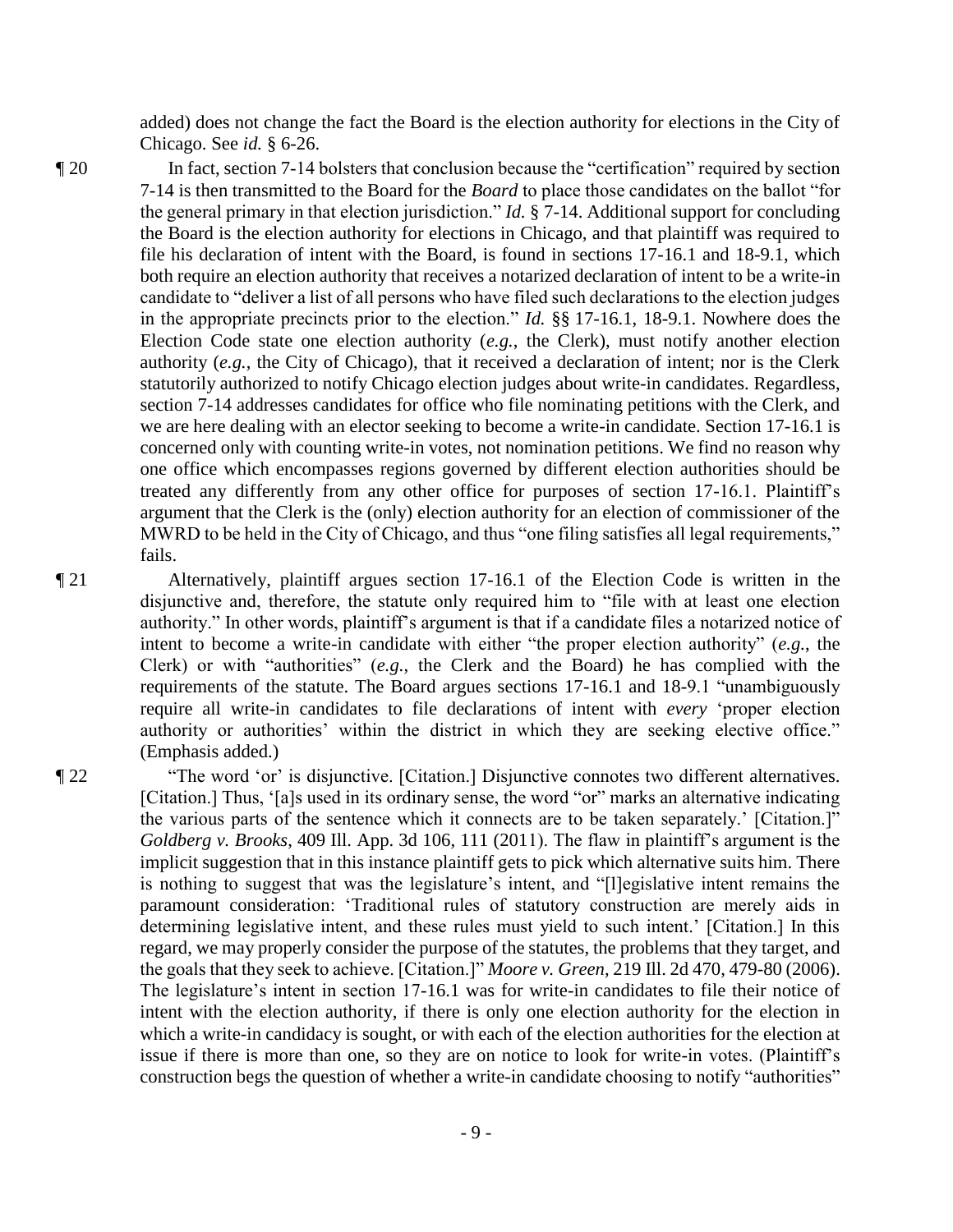then has to notify all of the "authorities" or may notify any number greater than one that he or she chooses.) The legislature could not have intended plaintiff's construction because plaintiff's construction creates an ambiguity. "[A] statute will not be construed as creating ambiguities where they do not exist." *Kapinus v. State Farm Mutual Automobile Insurance Co.*, 317 Ill. App. 3d 185, 187 (2000).

¶ 23 Section 17-16.1 requires filing with "the proper election authority or authorities." 10 ILCS 5/17-16.1 (West 2016). The language "the proper" in that clause implies that where the notice must be filed will be determinant. If a candidate can choose to file in less than all of the election authorities that govern the election at issue, which plaintiff admitted is a possibility, then, when an election is governed by multiple election authorities, there is nothing in the statute to guide

the candidate as to which one is "the proper" authority with which to file. On the contrary, construing the statute so that the alternative presented by the statute is not to pick where to file but to file with the singular election authority for elections governed by only one, or with all of the relevant election authorities for elections governed by more than one, avoids that ambiguity. Thus, we construe the statute such that the legislature specified the requirement for write-in candidates to file additional declarations of intent.

¶ 24 Further, plaintiff's construction of the statute renders the language "or authorities" superfluous. When construing a statute, each word, clause, and sentence must be given a reasonable construction, if possible, and should not be rendered superfluous. *In re Marriage of Goesel*, 2017 IL 122046, ¶ 13. If the legislature intended that one notarized declaration with any relevant election authority was sufficient to satisfy section 17-16.1, there was no need to offer the alternative to file with multiple election authorities (and the legislature could have avoided any confusion by requiring the filing with "a" proper election authority). Plaintiff has posited no purpose for doing one over the other. The purpose of filing declarations with all relevant election "authorities," conversely, is evident: to notify the relevant election authorities of the elector's write-in candidacy so that those votes, as opposed to votes for any random name a voter might write on a ballot, will be counted.<sup>3</sup> Plaintiff's argument that he satisfied the requirements of section 17-16.1 because the statute is written in the disjunctive fails.

¶ 25 We granted Geoffrey Cubbage leave to file a memorandum of law as *amicus curiae*. Ill. S. Ct. R. 345 (eff. Sept. 20, 2010). Cubbage also filed a declaration of intent to be a write-in candidate with the Clerk for the office at issue in this appeal but did not file a notarized declaration of intent with the Board. Cubbage's *amicus* memorandum argues "there is no provision in the [Election] Code that informs prospective candidates that they must also file nomination papers with [the Board]." Cubbage argues this case therefore raises due process concerns because a candidate in his position did not have "notice" of the requirement to file a declaration of intent with the Board "based solely on [the Board's] strained interpretation of the phrase 'authority or authorities' found in [section] 17-16.1."

 $\overline{a}$ 

¶ 26 "It is only when the legislative act is so indefinite and uncertain that the courts are unable, by accepted rules of construction, to determine with any reasonable degree of certainty what the legislature intended, or when it is so incomplete and inconsistent that it cannot be executed,

- 10 -

 $3$ The Board argued that sections 17-16.1 and 18-9.1 relieve it of the burden of "counting all the 'Mickey Mouse' and 'Superman' write-in votes that frequently show up in elections." The Board also noted that because of the statutes they are not placed in the position of having to guess whether write-in votes should be counted.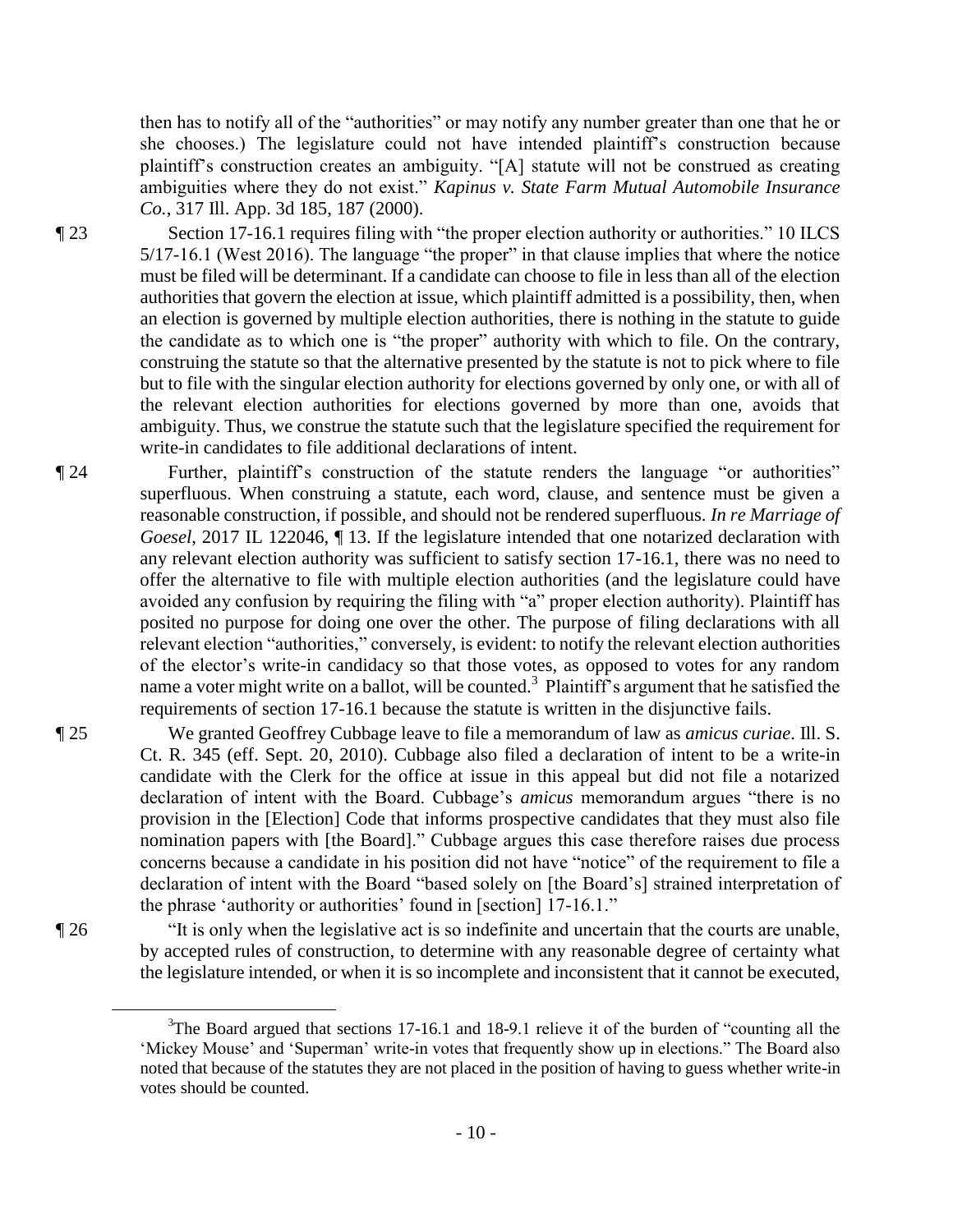that constitutes such indefiniteness and uncertainty that will invalidate the law." *People ex rel. Christensen v. Board of Education School District No. 99*, 393 Ill. 345, 353-54 (1946). "Statutes vulnerable to the objection stated have been declared unconstitutional as denying due process. [Citations.]" *Natt v. Suburban Cook County Tuberculosis Sanitarium District*, 407 Ill. 436, 441 (1950). "When faced with a vagueness challenge to a statute, a court considers not only the language used, but also the legislative objective." *Unzicker v. Kraft Food Ingredients Corp.*, 203 Ill. 2d 64, 94 (2002). "[A] statute is not unconstitutionally vague merely because one can imagine hypothetical situations in which the meaning of some terms might be called into question." *Id.* at 95.

¶ 27 We disagree with Cubbage's position that the statute fails to inform candidates they must file with the Board under these circumstances. *Supra* ¶¶ 17-22. We also reject Cubbage's argument that reading the statute as written to require potential write-in candidates to file a declaration of intent with the Board raises due process concerns. "[I]t is not difficult to determine with any reasonable degree of certainty what the legislature intended" with sections 17-16.1 and 18-9.1. (Internal quotation marks omitted.) *Unzicker*, 203 Ill. 2d at 94. The requirement for a write-in candidate to file with every relevant election authority in order to have his or her votes counted by those election authorities is the only reasonable interpretation of the statute.

¶ 28 Next, plaintiff asks this court to take judicial notice of the fact that of the seven candidates who filed with the Clerk declarations of intent to be a write-in candidate for the office plaintiff seeks only four also filed declarations with the Board and one filed only with the Board. Plaintiff argues "[t]o the extent that the various candidates filed declarations of intent with various offices, it can be said that the statute is ambiguous." Plaintiff argues this alleged ambiguity should be resolved in his favor because "statutes imposing disqualification should be construed liberally, resolving all doubts in favor of a candidate's eligibility" (*McGuire v. Nogaj*, 146 Ill. App. 3d 280, 282 (1986)) and because a "clear legislative statement" is necessary before a statute will be construed to restrict "the people's right to endorse \*\*\* the candidate of their choice" (*Lucas v. Lakin*, 175 Ill. 2d 166, 176 (1997)). "A statute is ambiguous when it is capable of being understood by reasonably well-informed persons in two or more different senses." *In re Marriage of Goesel*, 2017 IL 122046, ¶ 13. "A statute is not ambiguous merely because the parties disagree as to its meaning." *Castro v. Police Board*, 2016 IL App (1st) 142050, ¶ 32.

¶ 29 Assuming, *arguendo*, the facts as plaintiff presents would not establish an ambiguity in the statute. First, we do not know in what "sense" the other candidates understood the statute. We do not know if the other candidates (or plaintiff) understood the statute to mean they could take the "option" to file with "an" election "authority," as plaintiff (incorrectly) argues is possible under the statute, or if they thought the Clerk was the (only) election authority for the office they sought or if they were simply negligent. Second, plaintiff's understanding of the statute is not reasonable. If the language in the statute "is susceptible to more than one equally *reasonable* interpretation, it is ambiguous." (Emphasis added.) *Board of Education of Springfield School District No. 186 v. Attorney General*, 2017 IL 120343, ¶ 25. An understanding of a statute that is reasonable is one that "will not produce absurd, unjust, unreasonable or inconvenient results that the legislature could not have intended. [Citations.]" *Collins v. Board of Trustees of the Firemen's Annuity & Benefit Fund of Chicago*, 155 Ill. 2d 103, 110 (1993) ("A statute capable of two interpretations should be given that which is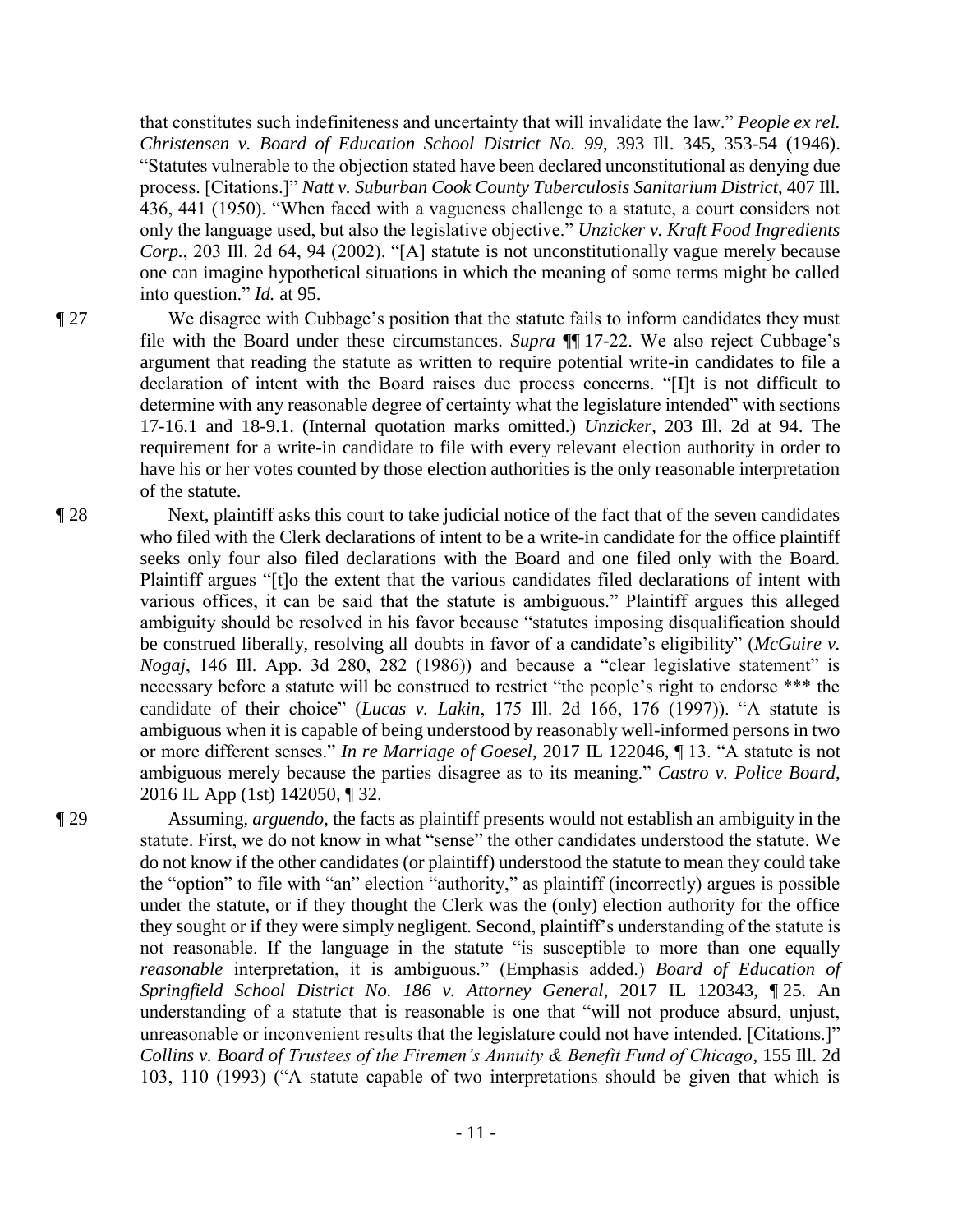reasonable and which will not produce absurd, unjust, unreasonable or inconvenient results that the legislature could not have intended."); see also *Demars-Evans v. Mikron Digital Imaging-Midwest, Inc.*, No. 13-CV-1179, 2013 WL 3224588, at \*4 (N.D. Ill. June 25, 2013) (if the statute is ambiguous with respect to the specific issue, the court must then determine whether the proposed interpretation of the statute is reasonable. "The construction of the statute should not render any of the provisions superfluous or redundant." (Internal quotation marks omitted.)). For the reasons discussed above (*supra* ¶¶ 17-22) plaintiff's construction of the statute would lead to absurd results the legislature could not have intended. Therefore, we find that the statute is not ambiguous.

- ¶ 30 Finally, plaintiff argues the Board's interpretation of the statute runs afoul of article III, section 4, of the Illinois Constitution. Ill. Const. 1970, art. III, § 4. Plaintiff notes that a candidate for the office of commissioner of the MWRD "seeking to petition his way onto the ballot would file his nominating petitions with the [Clerk]. There is no requirement for a separate, concurrent filing with the [Board] for that candidate to obtain ballot access." Plaintiff argues that requiring a write-in candidate to file a notarized declaration of intent to be a write-in candidate with the election authority for the election in which a write-in candidacy is sought is an "extra step" that "would be illogical and run counter to Article III, Section 4." We disagree.
- ¶ 31 Article III, section 4, of the Illinois Constitution reads as follows: "The General Assembly by law shall define permanent residence for voting purposes, insure secrecy of voting and the integrity of the election process, and facilitate registration and voting by all qualified persons. Laws governing voter registration and conduct of elections shall be general and uniform." Ill. Const. 1970, art. III, § 4. We construe plaintiff's argument to be that it is not uniform to require candidates seeking ballot access by nomination petition to file only with the election official (who then transmits their name to the election authority for inclusion on the ballot) and to require candidates seeking ballot access by write-in candidacy to file a notice of intent with the election official and the election authorities. These are clearly two different classes of candidates who may be treated differently. "Laws are general and uniform when alike in their operation upon all persons in like situations. [Citations.]" (Internal quotation marks omitted.) *Bridgewater v. Hotz*, 51 Ill. 2d 103, 109 (1972). Here, the persons affected are not "in like situation." Plaintiff's argument the interpretation offered by the Board, with which we agree, violates our constitution, fails.

¶ 32 Plaintiff sought a declaration finding that he correctly filed his declaration of write-in candidacy with the correct election authority and that he need not file with the Board. We hold that to satisfy the requirements of section 17-16.1 of the Election Code to allow the Board to count his write-in votes, plaintiff was required to file a notarized declaration of intent to be a write-in candidate with the Board because the Board is an election authority for the office plaintiff seeks. Accordingly, the trial court properly denied plaintiff's complaint for a declaratory judgment. Plaintiff also sought an order directing the Board to count all write-in votes for him in the March 20, 2018, primary election. We hold because plaintiff failed to file a notarized declaration of intent to be a write-in candidate with the Board, pursuant to section 17-16.1 of the Election Code the Board is not authorized to count any votes for plaintiff. Accordingly, the trial court properly denied plaintiff's complaint for a writ of *mandamus*.